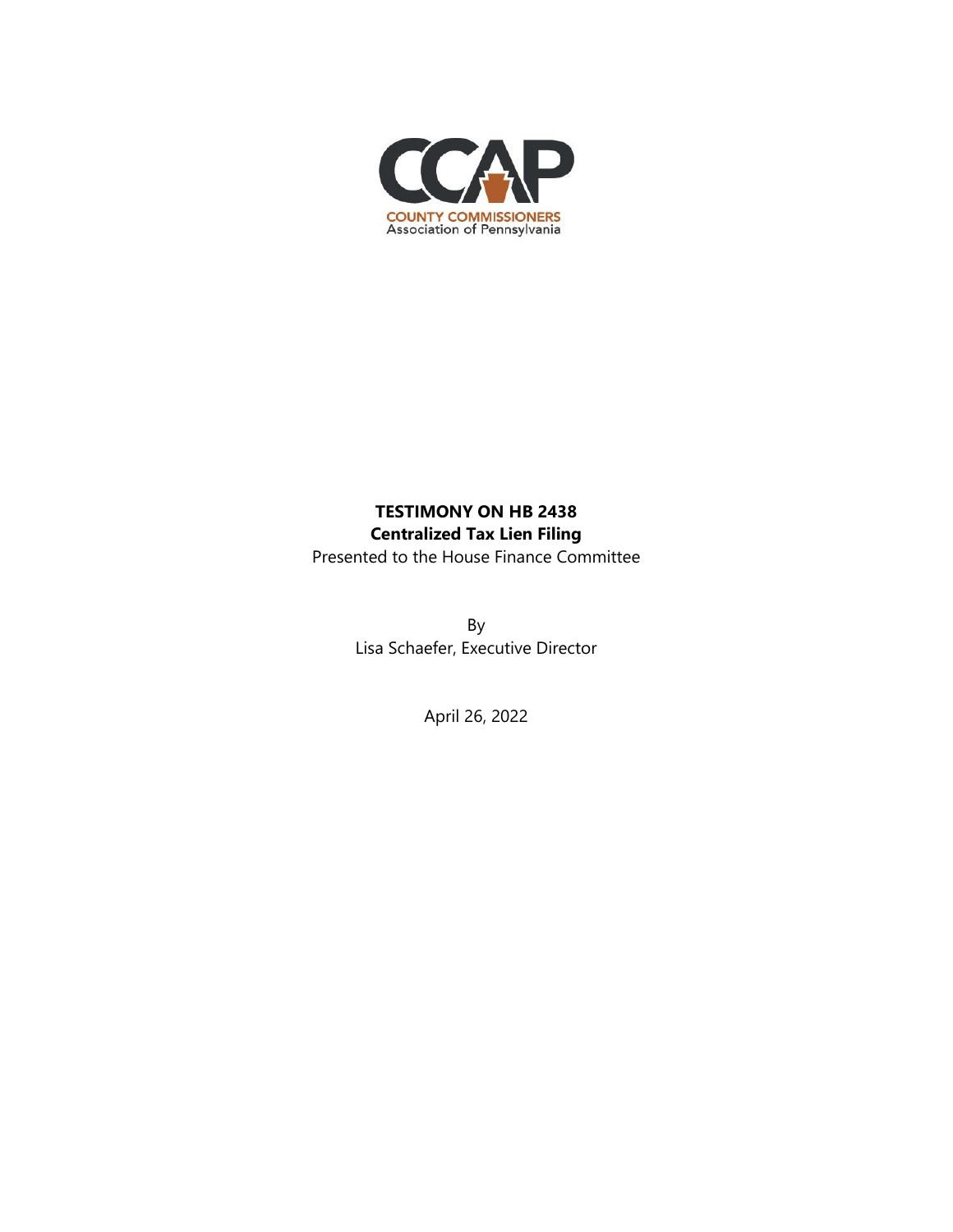The County Commissioners Association of Pennsylvania (CCAP) is a non-profit, non-partisan association representing the commonwealth's 67 counties. We appreciate the opportunity to offer comments on HB 2438, which would make changes to the current process for filing commonwealth taxes administered by the Department of Revenue, impacting county operations and ultimately property owners searching for tax liens related to their properties.

Currently, tax liens filed against a particular property are filed and housed at the county within which the property is located. within each county across the commonwealth. This provides a single record keeping entity that both the property owner and anyone else with an interest in the property – for instance, a title searcher or someone seeking to buy a property at a county tax sale – can reference to see all encumbrances that may exist, regardless of their origination.

House Bill 2438 would alter this effective and efficient process by diverting all Department of Revenue tax liens from the county system to be held instead in a separate commonwealth repository. By moving one type of lien to a separate system, while other types of liens are still filed with the county, this legislation has the potential to cause confusion for property owners and others seeking to determine what liens may exist against a property.

While the bill purports to make the system more efficient for commonwealth residents, it would instead have the opposite effect, as information pertaining to a property would be split across multiple venues, making the system more complex. For instance, under the current system, someone seeking to purchase a property would check with the county and be assured that they are getting a full picture of all liens that may be associated with the property. Conversely, with the system proposed under HB 2438, that same individual would contact the county for any liens still existing with the county, such as local tax, water, waste, gas, Internal Revenue Service, civil judgements, etc. and even any commonwealth liens filed by the Department of Labor and Industry liens – but that would not be the full picture. The individual would then also have to know to access the Department of Revenue's repository to separately check for any liens there. The same would be true in reverse – someone may know of the Department of Revenue's repository, and assume on finding no filings that the property is free and clear, when in fact their may otherwise be liens filed at the county. Individuals would be required to seek information in mulitple places instead of the single source that currently exists at the county, serving to bifurcate a system that is in fact already centralized.

## *Filing Fee*

Another concern counties raise with respect to HB 2438 is with the ability for the commonwealth to forego paying the local filing fee, even if it does decide to also file the lien with the county prothonotary. These filing fees are levied by the county to help cover the costs the county incurs for the service of being a record keeper for all properties within its jurisdiction. One of the arguments for this legislation is that it will lead to cost savings for the commonwealth by no longer permitting counties to collect filing fees for liens that are filed with the prothonotary. However, this overlooks the fact that once a lien is satisfied under the current system, the filing fee can already be recovered from the owing taxpayer, meaning that, assuming recovery of the lien, these costs can already be recouped by the commonwealth. For the county, it could still be